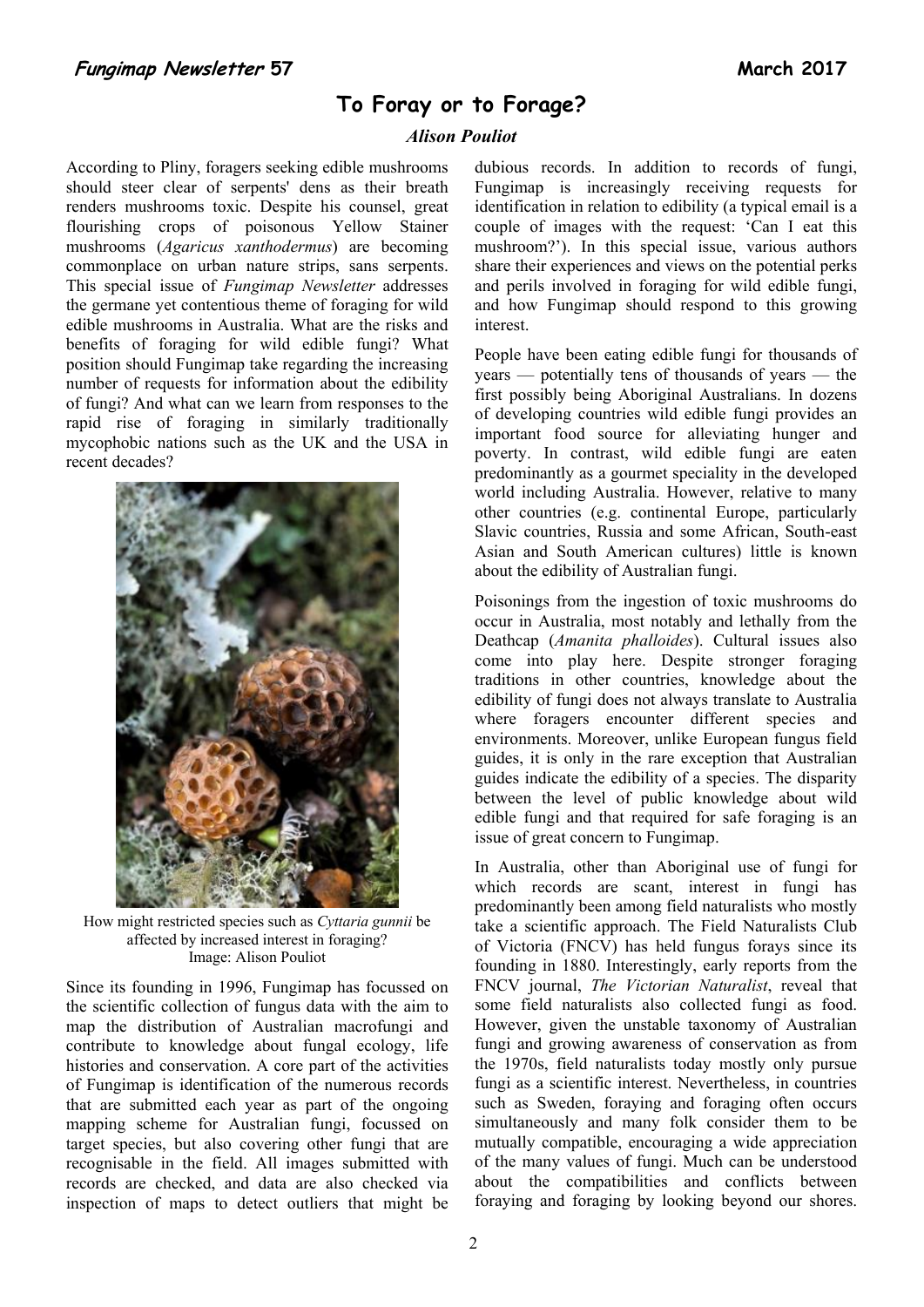## **Fungimap Newsletter 57 March 2017**

The rapid increase in foraging in the UK and USA and the consequent environmental and social issues could inform an Australian response and protocol. Reviewing these situations could allow us to anticipate potential problems, hence minimizing environmental damage, social conflict and the need for regulation by fostering more sensitive and sustainable foraging practices.



Two of the more commonly foraged species in Australia, *Lactarius deliciosus* and *Suillus luteus*, are both often sought from pine plantations. Image: Alison Pouliot.

Further to human health risks associated with foraging, potential conservation issues, particularly from the commercial exploitation of wild edible fungi, require informed discussion. Lack of knowledge about species distributions and life histories make it difficult to predict potential impacts on popularly harvested species and environments, hence the need for a precautionary approach. Australia currently has no guidelines or recommendations for the collection of wild edible fungi, although all fungi are implicitly protected on public land (being lumped under plants if not specifically mentioned in legislation). Biodiversity conservation in Australia, indeed globally, has focussed on the protection of plants and animals, with fungi being largely overlooked. All current conservation efforts in Australia stem from NGOs, community groups and interested individuals. Recent initiatives such as the Global Fungal Red List <http://iucn.ekoo.se/en/iucn/welcome> are making important inroads into the recognition of fungi in conservation. Could interest in wild edible fungi also stimulate greater interest in the ecology and conservation as has been the case with many hunters and fishers?

The issue opens with two articles by fungus enthusiast and field guide author **Patrick Leonard**. He provides a fascinating historical summary of the various uses of fungi by Aboriginal and early European Australians.

His humorous account of the development of the commercial mushroom industry that produced a mushroom (*Agaricus bisporus*) that tastes like 'wet cardboard' might be a stimulus, he suggests, for a return to foraging. He lists several known edible Australian species, dispels some myths and provides some cautionary tips for foragers, and concludes by reminding us that despite the pleasures and benefits of foraging, there are 'far too many of us to indulge in it regularly'.

Leonard's second article focusses on the issue of whether foraging poses a conservation threat to fungi. As very few people forage for edible fungi in Australia it is unsurprising that there is little research to assess potential environmental effects. Hence, Leonard looks into research further afield — to China, the USA and Europe — to discover that commercial harvesting has led to a decline in fungus populations. Leonard addresses four major issues which he summarises as questionable sustainability, collateral damage, conflicts with local residents and habitat damage. While a commercial licensing system exists in Australia, Leonard outlines its failings particularly the challenge of determining sustainable yields and a lack of monitoring and policing. He concludes that regulation is necessary due to declining fungus populations.

Leonard provides a thoughtful assessment of many aspects of the argument while other contributors strongly represent a particular stance. A keen forager, **Kim Nguyen** insists that conversations about edibility need to be had among the mycological community. She discusses the various approaches to public queries regarding edibility among fungal studies groups and mycological societies in Australia and beyond. Furthering the argument for foraging, data administrator of the iFungi Au iPhone app, **Gregg Cook**, acknowledges the risks involved for uninformed foragers but considers that 'is it is irresponsible or negligent' to withhold knowledge about the edibility or toxicity of a species.

Chef, **George Biron** writes of his passion for forging for wild edible fungi but also the dangers, noting that a 'short half day foray' is not sufficient to train someone to safely identify edible mushrooms. Biron recognises the growing interest in foraging for wild fungi and encourages the production of an 'ecologically sound' guide and accreditation courses. He suggests that accredited commercial foragers would not only become the preferred providers for provedores and restaurateurs*,* but that knowledge gained through courses would lead to greater respect for environments where fungi grow. In a more lighthearted article, selfconfessed 'boletivore-Biron' introduces the French notion of 'terroir' as potentially influencing the flavour